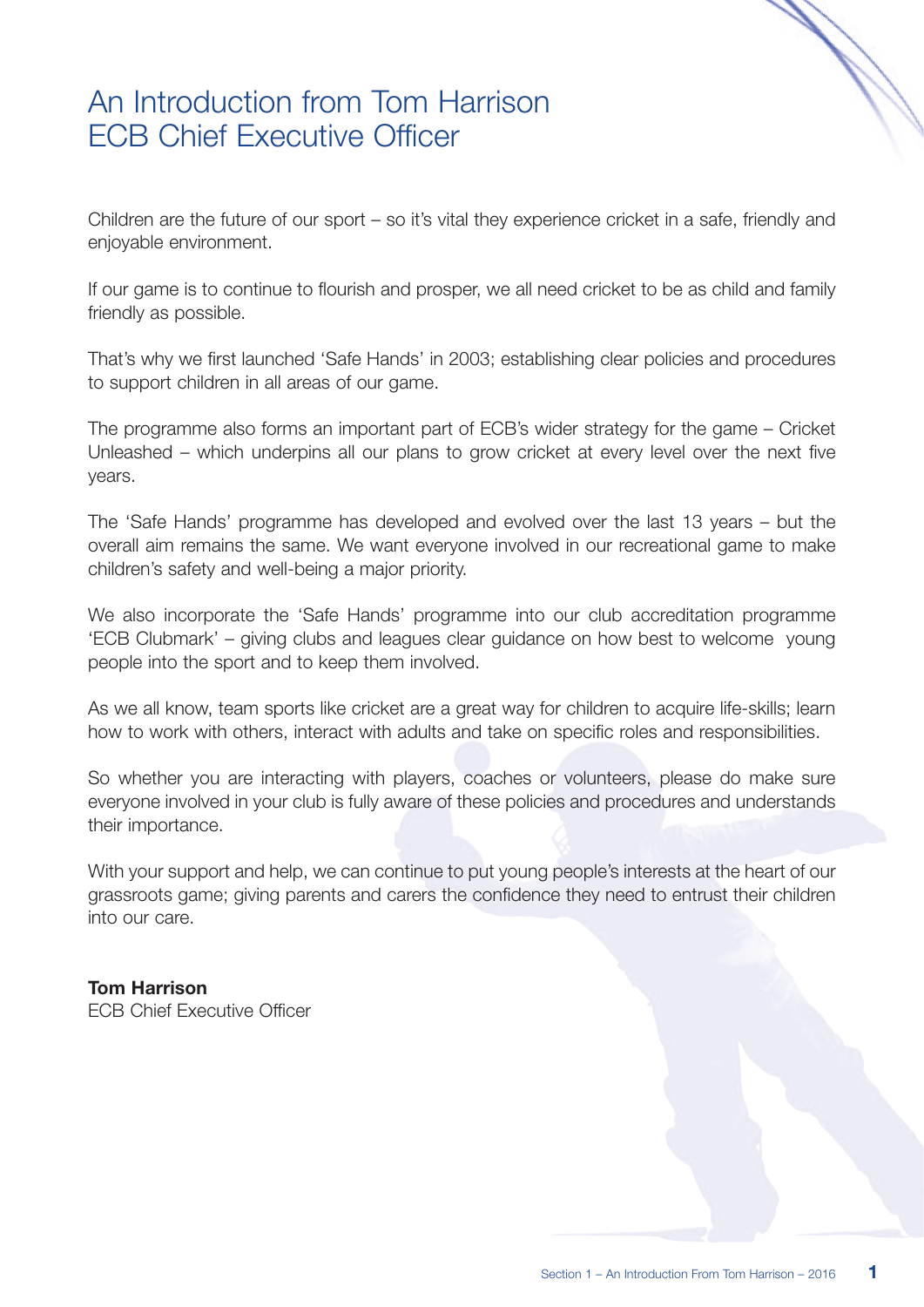## NSPCC Endorsement of the ECB's Safeguarding Policy

'All children and young people have the right to participate in their sport in a safe and enjoyable environment. National governing bodies of sport need to provide support, which includes up to date user friendly guidance, to help staff and volunteers working with children to fulfil their duty of care towards their participants. The ECB's revised Safe Hands manual builds on the previous resources and reflects current best practice in safeguarding.

Everyone involved in delivering cricket to children and young people has a role to play in creating the best possible environment for them. The emphasis in this updated version of Safe Hands is on providing a welcoming and inclusive club, where the views of children and their parents are actively sought and considered. The 'kit bag' provides the resources that cricket clubs need to create an environment where children will feel safe and where they can have confidence in sharing any concerns they may have. Implementation through staff and volunteers across cricket who are 'professional' and approachable will help children feel safe and will encourage good practice.

We are living in a world where developments in technology move rapidly. It is essential that adults are aware of both the benefits and the hazards associated with social media and electronic communications in order to ensure young people's safety is prioritised. The guidance for clubs on the use of social media, texting and email is helpful and provides the clear and straightforward guidance that Sports clubs are asking for.

The NSPCC Child Protection in Sport Unit is pleased to endorse this revised version of Safe Hands and the wider work that the ECB is undertaking in relation to safeguarding children involved in cricket.'

#### **Anne Tiivas**

Director NSPCC Child Protection in Sport Unit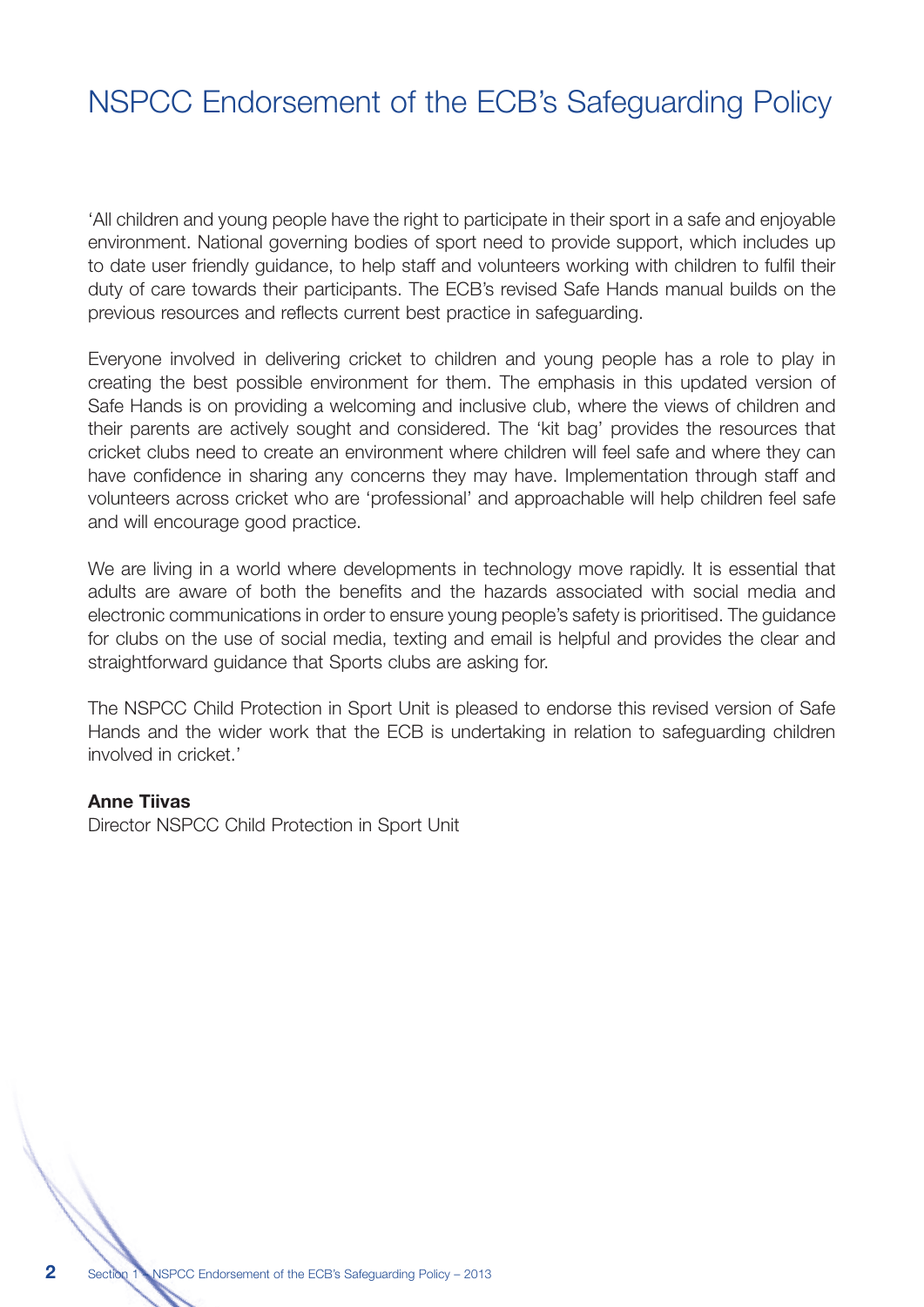#### ECB Guidance Concerning the Use of this "Safe Hands" Manual

This "Safe Hands" manual has altered over time as it becomes a source of policy statements relating to safeguarding and a practical guide, and reference document, for cricket clubs and all those involved with cricket.

The main users of this manual are likely to be Club Welfare Officers, as they guide their club committee to plan, prioritise and implement the various safeguarding activities necessary to protect children, and volunteers, within cricket. However, this manual, and the policy statements, guidance notes and practical advice contained within it, is meant for use by all within cricket including parents, children and young people, coaches, officials, and other volunteers.

This manual takes into account relevant legislation at the time of publication, but it does not intend to make the reader an expert on the legal framework, or subject, of safeguarding. Instead it offers practical guidance for those involved in providing cricket activities for children, aiming to increase general awareness of both mandatory requirements and good practice.

The "Safe Hands" Safeguarding Policy operates on both a national and local level, and is written to be applicable to all levels of the game across all areas of the country. "Safe Hands" must be adopted and implemented by every cricket club affiliated to the ECB.

The guidance in this manual is reviewed every year by the ECB to ensure it remains current and relevant for cricket clubs.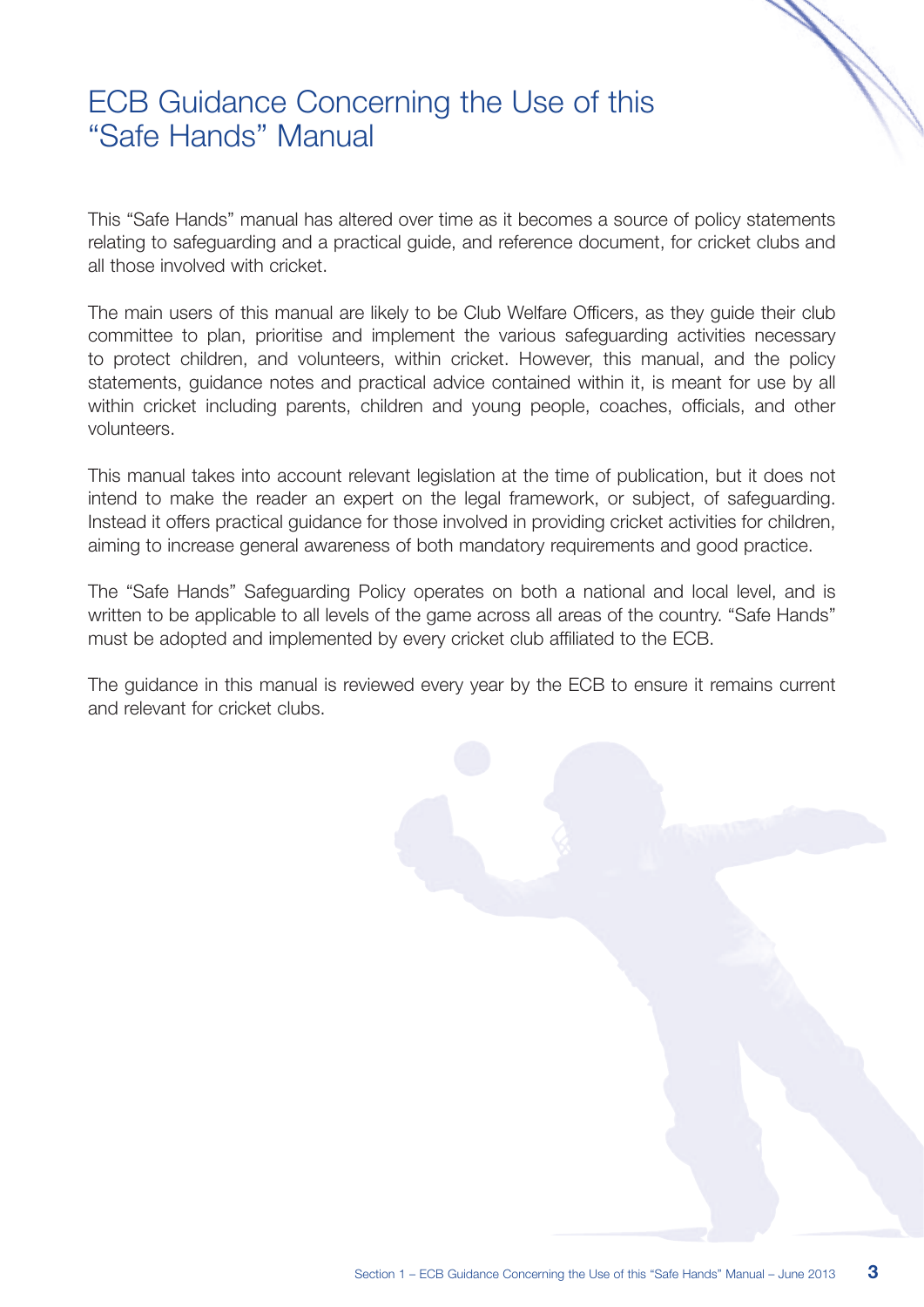## Key Definitions and Concepts

#### **The key definitions and concepts shown below are taken from "Working Together to Safeguard Children, 2015". This is Government guidance for agencies to safeguard and promote the welfare of children.**

| "Child"                                                       | A child is anyone who has not yet reached their 18th birthday. 'Children'<br>means 'children and young people' throughout.<br>The word child/children will be used throughout this publication to<br>denote all persons under the age of 18.                                                                                                                                                                                                                                                                                    |
|---------------------------------------------------------------|---------------------------------------------------------------------------------------------------------------------------------------------------------------------------------------------------------------------------------------------------------------------------------------------------------------------------------------------------------------------------------------------------------------------------------------------------------------------------------------------------------------------------------|
| "Safeguarding and<br>promoting the<br>welfare<br>of children" | This is defined in government guidance (Working Together to Safeguard<br>Children 2015) as:<br>protecting children from maltreatment<br>preventing impairment of children's health and development<br>$\qquad \qquad -$<br>ensuring that children grow up in circumstances consistent with the<br>provision of safe and effective care and<br>taking action to enable all children to have the best outcomes                                                                                                                    |
| Key Concept -<br>Who is responsible<br>for safeguarding?      | Working Together 2015 states that "safeguarding children – the action<br>we take to promote the welfare of children and protect them from harm<br>- is everyone's responsibility. Everyone who comes into contact with<br>children and families has a role to play."<br><b>AND</b><br>"If at any time it is considered that the child may be in need or that<br>the child has suffered significant harm or is likely to do so, a referral<br>should be made immediately to local authority Children's Social Care."             |
| Key Concept -<br>A child-centred<br>approach                  | Working Together 2015 states that "effective safeguarding systems are<br>child centred"<br><b>AND</b><br>"Children want to be respected, their views to be heard, to have<br>stable relationships with professionals built on trust and for consistent<br>support provided for their individual needs. This should guide the<br>behaviour of professionals". We understand this to mean all adults with<br>positions of responsibility for children and all those responsible for the<br>management and governance of the game. |
| Key Concept -<br>"Early Help"                                 | Working Together 2015 encourages all agencies to provide 'Early<br>help' – "Early help means providing support as soon as a problem<br>emerges from the foundation years through to the teenage years." It<br>follows that we must act on any concerns about a child without delay,<br>whether the child is in need of help or in need of protection, and it is<br>not for us to assess which.                                                                                                                                  |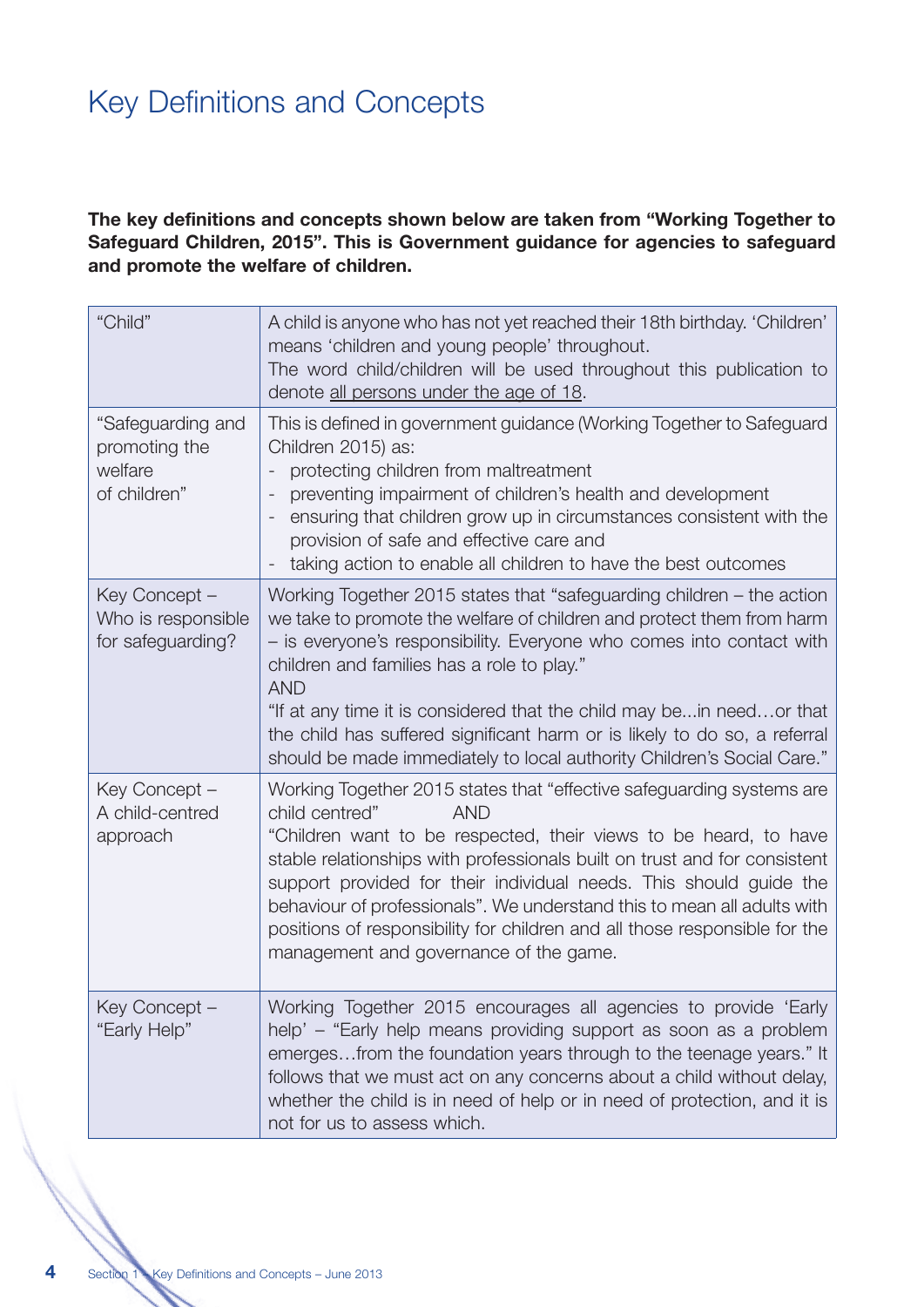# Key Definitions and Concepts

| Key Concept -<br>"Child Protection" | Child protection is one part of safeguarding and promoting welfare. It<br>refers to the activity undertaken to protect specific children who are<br>suffering, or likely to suffer, significant harm as a result of maltreatment.<br>Effective child protection is essential as part of the wider work to<br>safeguard and promote the welfare of children. However, all agencies<br>and individuals should proactively aim to safeguard and promote the<br>welfare of children so that the need for action to protect children from<br>harm is reduced. |
|-------------------------------------|----------------------------------------------------------------------------------------------------------------------------------------------------------------------------------------------------------------------------------------------------------------------------------------------------------------------------------------------------------------------------------------------------------------------------------------------------------------------------------------------------------------------------------------------------------|
| "Abuse"                             | For definitions of the different types of abuse, and common indicators<br>of abuse please see Section 2.                                                                                                                                                                                                                                                                                                                                                                                                                                                 |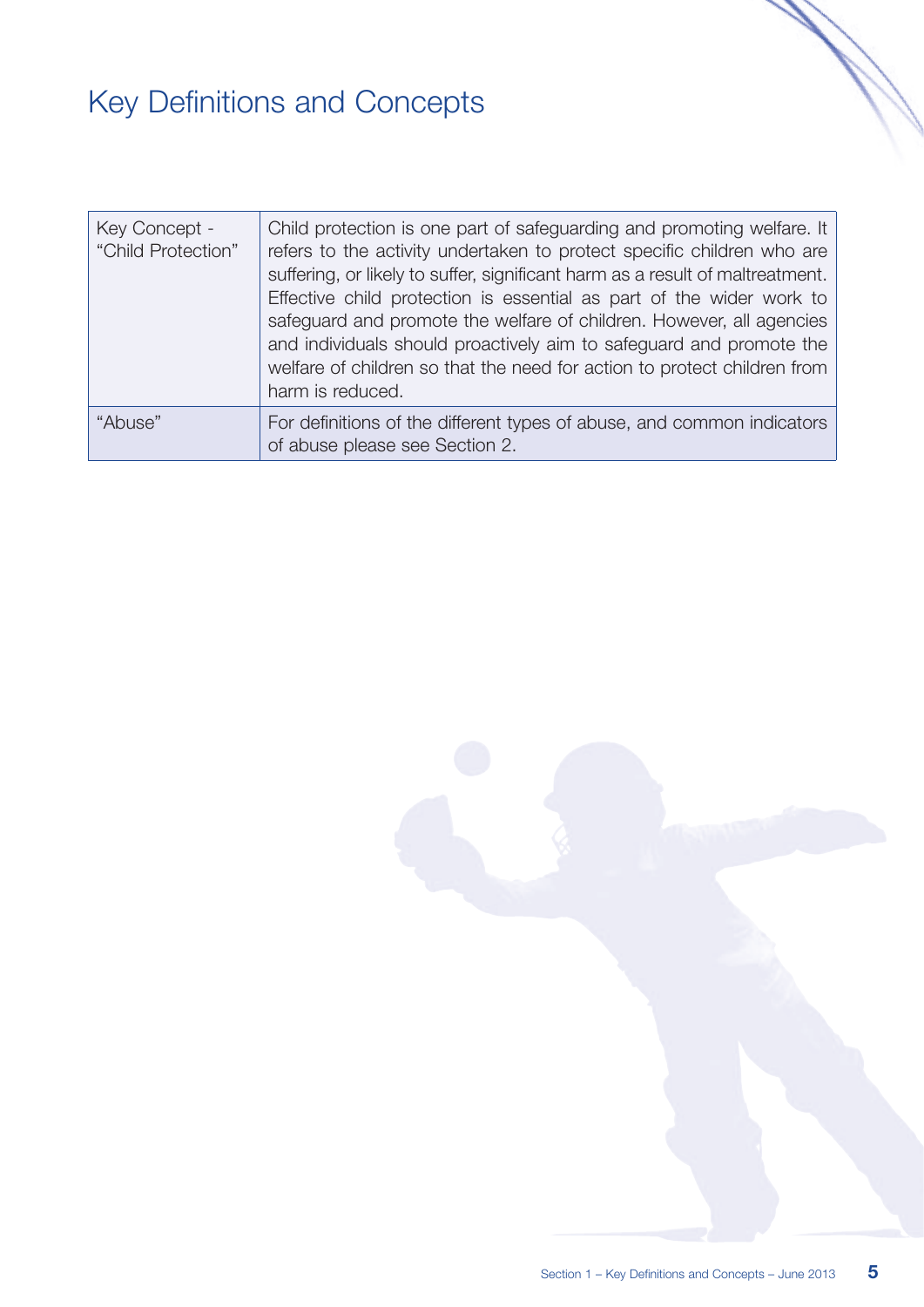## Glossary of Other Terms

| <b>Children's Social Care</b>                             | The services formerly known as Social Services, (however the name<br>may vary around the country)                                                                                                                                                                                                                                                                                                                                             |
|-----------------------------------------------------------|-----------------------------------------------------------------------------------------------------------------------------------------------------------------------------------------------------------------------------------------------------------------------------------------------------------------------------------------------------------------------------------------------------------------------------------------------|
| <b>CPSU</b>                                               | Child Protection in Sport Unit                                                                                                                                                                                                                                                                                                                                                                                                                |
| <b>CRB</b>                                                | The former Criminal Records Bureau (who provided 'CRB' checks<br>until December 2012.) Now part of the DBS.                                                                                                                                                                                                                                                                                                                                   |
| <b>DBS</b>                                                | Disclosure and Barring Service (Organisation formed in 2012 by the<br>merger of the former Criminal Records Bureau and Independent<br>Safeguarding Authority)                                                                                                                                                                                                                                                                                 |
| <b>ECB</b>                                                | England and Wales Cricket Board Limited                                                                                                                                                                                                                                                                                                                                                                                                       |
| ECB ACO                                                   | England and Wales Cricket Board Association of Cricket Officials                                                                                                                                                                                                                                                                                                                                                                              |
| <b>ECBCA</b>                                              | England and Wales Cricket Board Coaches Association                                                                                                                                                                                                                                                                                                                                                                                           |
| <b>ISA</b>                                                | The former Independent Safeguarding Authority. Now part of the<br>DBS.                                                                                                                                                                                                                                                                                                                                                                        |
| <b>LADO</b>                                               | Local Authority Designated Officer (in England only)                                                                                                                                                                                                                                                                                                                                                                                          |
| <b>LSCB</b>                                               | Local Safeguarding Children Board                                                                                                                                                                                                                                                                                                                                                                                                             |
| <b>NSPCC</b>                                              | National Society for the Prevention of Cruelty to Children                                                                                                                                                                                                                                                                                                                                                                                    |
| Staff/Volunteer/<br>Official/Team<br>Manager<br>and so on | A variety of titles have been used within this document to describe<br>people working in cricket, such as 'staff', 'official', 'volunteer', 'team<br>manager' and so on. This policy applies either directly, or indirectly,<br>to all individuals working within cricket according to their level of<br>contact with children in cricket. If you have any doubt as to its<br>relevance to your role please contact the ECB Safeguarding Team |
| <b>Match Official</b>                                     | Umpires and scorers (whether members of the ECB Association of<br>Cricket Officials or not) who are appointed by the relevant authority                                                                                                                                                                                                                                                                                                       |
| <b>Regulated Activity</b>                                 | Regulated Activity involves training, teaching, instructing, supervising<br>or caring for a child on a frequent or intensive basis in an unsupervised<br>capacity. See ECB Guidance 'How To Determine Which Roles Are<br>'Regulated Activity With Children In Cricket'                                                                                                                                                                        |
| <b>Regulated Activity</b><br>Provider (RAP)               | The cricket organisation (such as County Boards, leagues, panels<br>and clubs) that appoints people to roles that undertake regulated<br>activity                                                                                                                                                                                                                                                                                             |
| Supervision                                               | For an individual deemed to be carrying out 'Regulated Activity' to<br>be considered to be supervised, another individual, also carrying<br>out Regulated Activity AND who has been ECB vetted, must be<br>able to see and hear the interactions between the individual and<br>the child/ren AT ALL TIMES IN ALL SESSIONS. Two equal status<br>people cannot supervise each other.                                                            |

**6**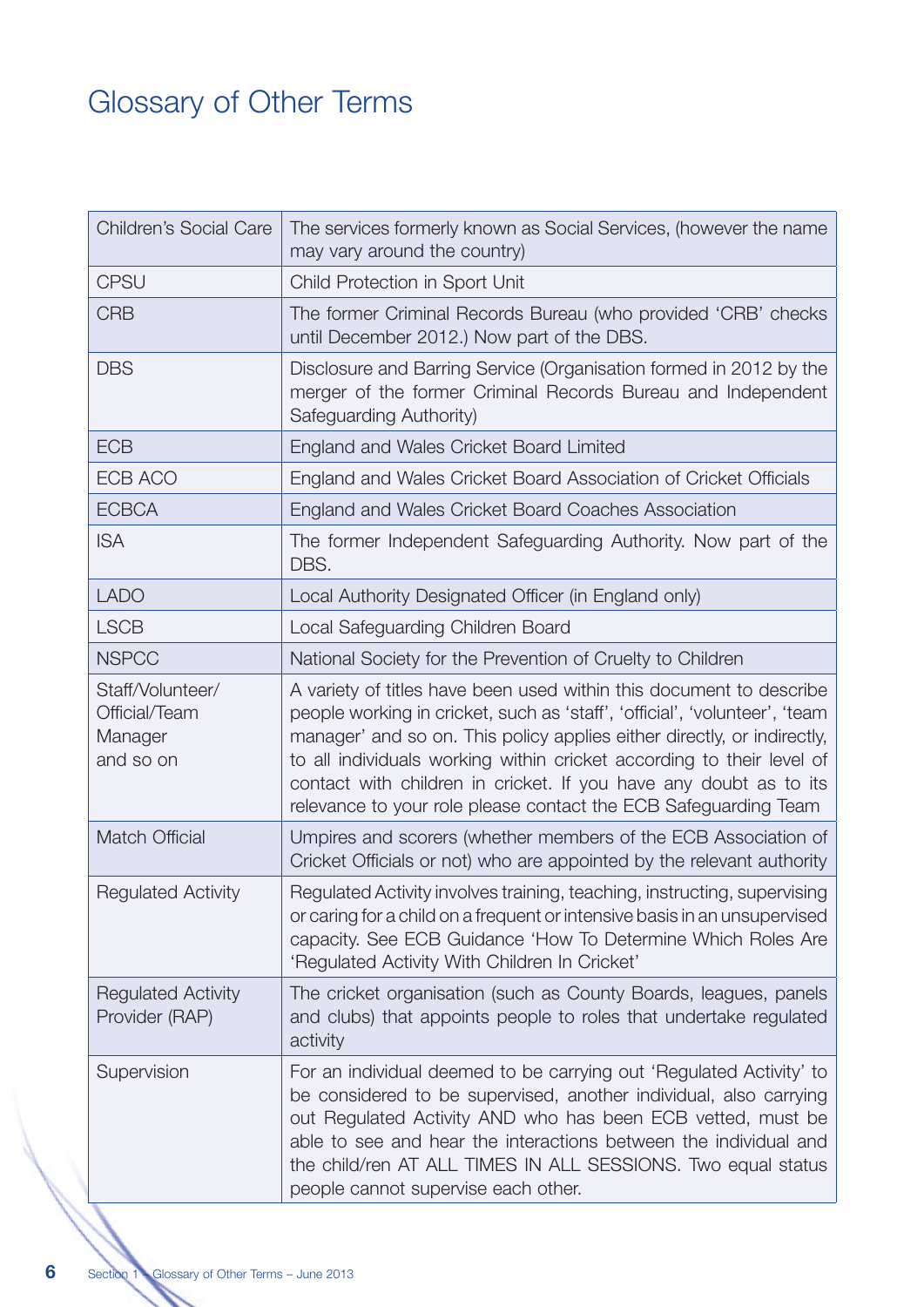### Acknowledgements

The ECB has had help and assistance from many individuals and organisations during the production of "Safe Hands" and would like to thank them for their support and, in particular, when listed below their kind permission for use and adaptation of materials:

- Amateur Swimming Association
- British Canoe Union
- British Triathlon
- British Weight Lifting Association
- England Netball Association
- Federation of Artistic Roller Skating
- Kidscape
- Lawn Tennis Association
- Rugby Football Union
- sports coach UK
- The Football Association

We would also like to thank the NSPCC Child Protection in Sport Unit for all their support.